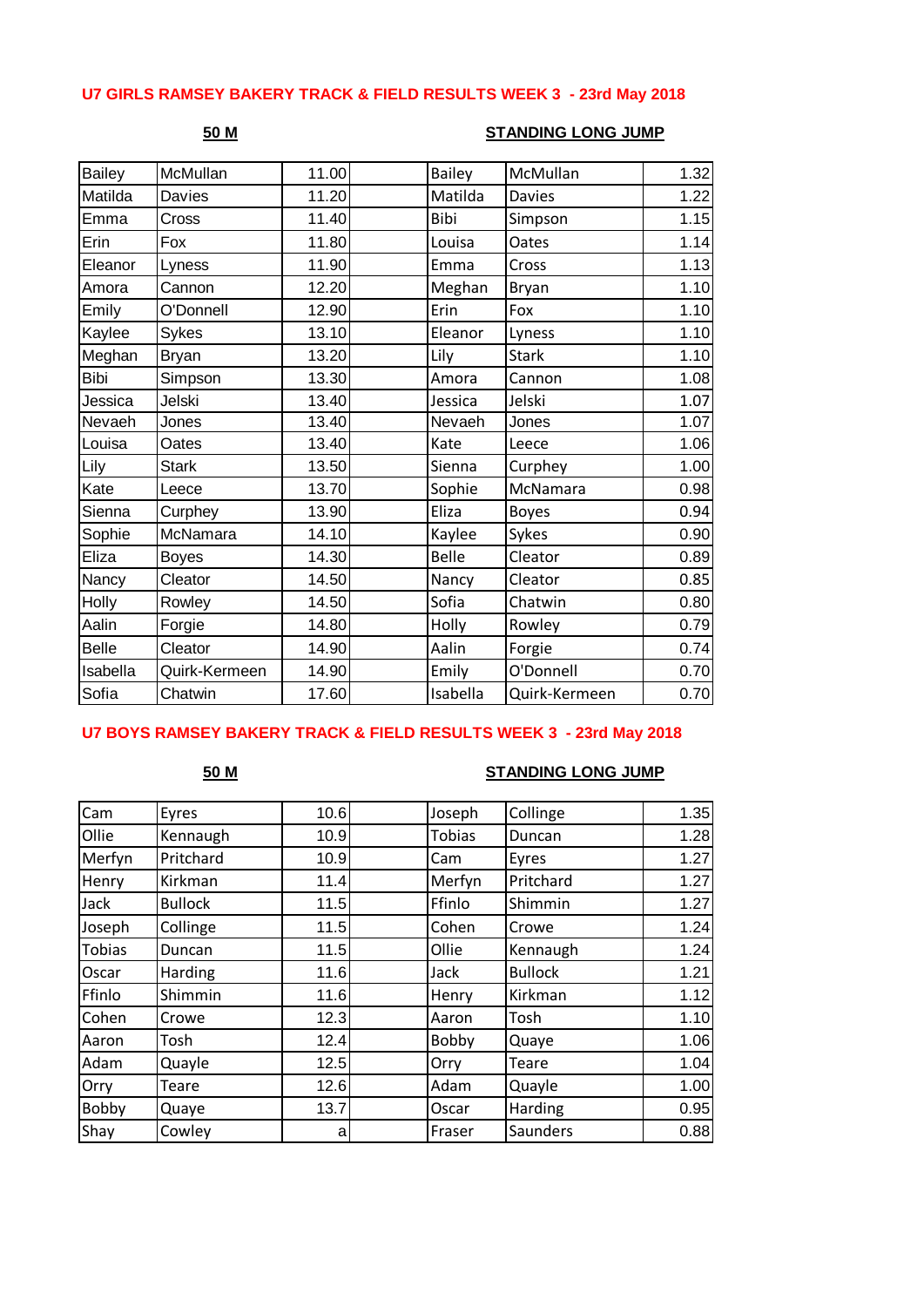# **U9 GIRLS RAMSEY BAKERY TRACK & FIELD RESULTS WEEK 3 - 23rd May 2018**

## **100 M LONG JUMP**

| Issy     | Kennaugh  | 18.4 | Olivia   | Quayle      | 2.60 |
|----------|-----------|------|----------|-------------|------|
| Scarlett | Callister | 18.6 | Scarlett | Callister   | 2.19 |
| Grace    | Kelly     | 19.0 | Ella     | Quirk       | 2.05 |
| Georgia  | Thompson  | 19.6 | Evelyn   | <b>King</b> | 2.00 |
| Ella     | Quirk     | 19.9 | Imogen   | Howard      | 1.93 |
| Imogen   | Howard    | 20.5 | Kassie   | Sykes       | 1.92 |
| Evelyn   | King      | 20.9 | Grace    | Kelly       | 1.82 |
| Kassie   | Sykes     | 21.2 | Issy     | Kennaugh    | 1.81 |
| Lille    | Hope      | 21.3 | Grayse   | Blencoe     | 1.80 |
| Olivia   | Quayle    | 21.3 | Georgia  | Thompson    | 1.76 |
| Grayse   | Blencoe   | 22.3 | Talya    | Giuliani    | 1.75 |
| Isobel   | Quirk     | 22.3 | Olivia   | Johnson     | 1.70 |
| Talya    | Giuliani  | 22.6 | Lille    | Hope        | 1.67 |
| Eva      | Scott     | 23.7 | Isobel   | Quirk       | 1.49 |
| Olivia   | Johnson   | 24.4 | Eva      | Scott       | 1.41 |
| Heidi    | Murphy    | 30.1 | Heidi    | Murphy      | 1.36 |
| Emma     | Dorricott | 31.7 | Emma     | Dorricott   | 1.30 |
|          |           |      |          |             |      |

### **600M**

| Scarlett | Callister | 2.36.2 |
|----------|-----------|--------|
| Ella     | Quirk     | 2.38.3 |
| Issy     | Kennaugh  | 2.47.1 |
| Grace    | Kelly     | 2.47.3 |
| Lille    | Hope      | 2.47.9 |
| Talya    | Giuliani  | 2.49.7 |
| Isobel   | Quirk     | 2.53.6 |
| Grayse   | Blencoe   | 2.56.0 |
| Eva      | Scott     | 2.56.3 |
| Evelyn   | King      | 2.57.8 |
| Georgia  | Thompson  | 3.01.8 |
| Olivia   | Quayle    | 3.03.8 |
| Olivia   | Johnson   | 3.04.2 |
| Imogen   | Howard    | 3.11.3 |
| Kassie   | Sykes     | 3.11.6 |
| Emma     | Dorricott | 4.13.9 |

# **U9 BOYS RAMSEY BAKERY TRACK & FIELD RESULTS WEEK 3 - 23rd May 2018**

### **100 M LONG JUMP**

| Dylan | <b>Bullock</b> | 17.20 | Dylan | <b>Bullock</b> | 2.76 |
|-------|----------------|-------|-------|----------------|------|
| James | Jelski         | 18.00 | Zac   | Woodward       | 74   |
| Max   | Simpson        | 18.00 | Joe   | Teare          | 2.73 |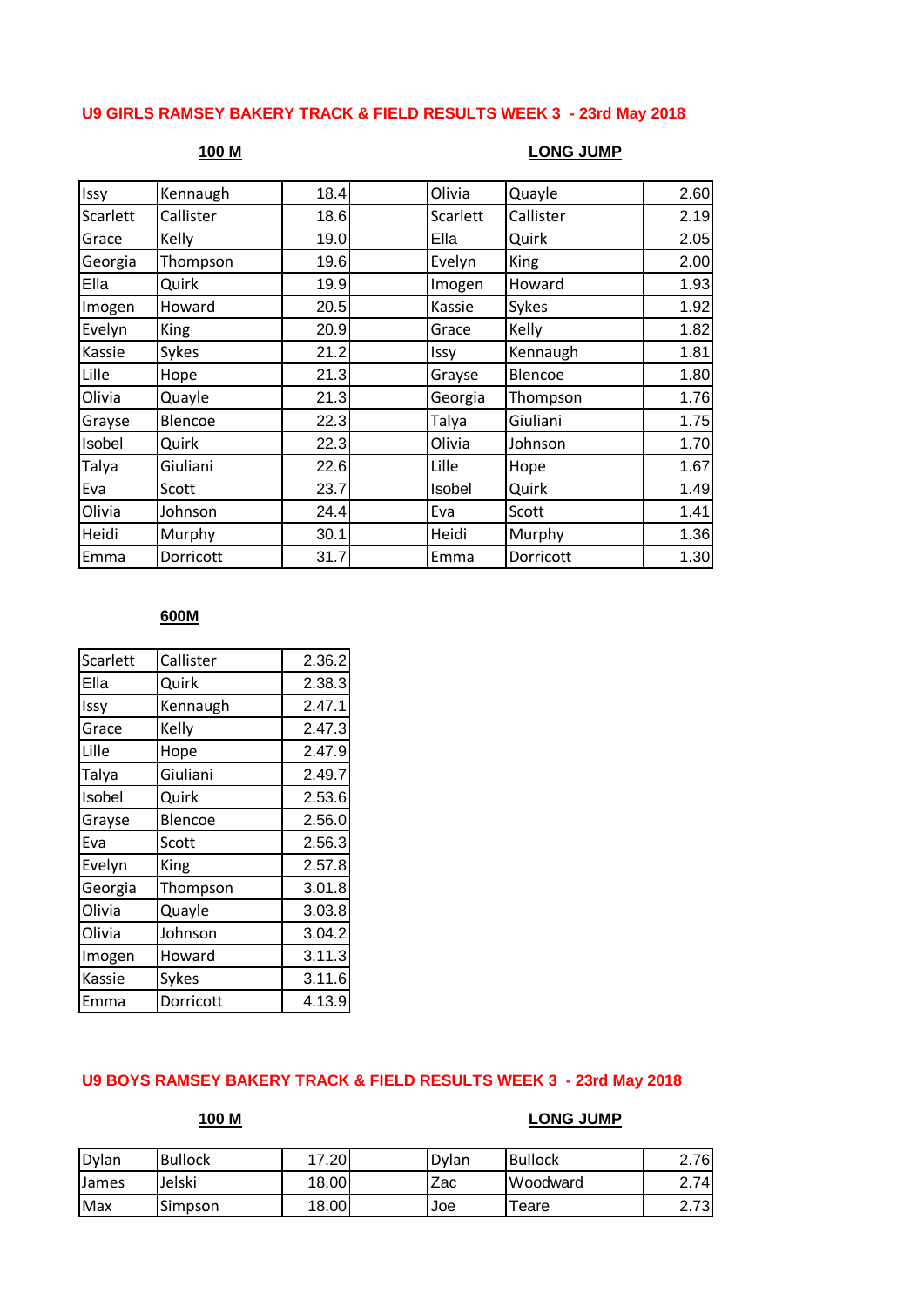| Joe                 | Teare          | 18.80 | James                      | Leece          | 2.58 |
|---------------------|----------------|-------|----------------------------|----------------|------|
| Henry (Har Stennett |                | 19.00 | Timothy                    | Perry          | 2.58 |
| Oliver              | Fox            | 19.20 | James                      | Henery         | 2.34 |
| Zac                 | Woodward       | 19.50 | <b>Henry (Har Stennett</b> |                | 2.32 |
| Timothy             | Perry          | 19.60 | Kaidan                     | <b>Stevens</b> | 2.31 |
| James               | Henery         | 19.70 | Will                       | Callow         | 2.20 |
| Kaidan              | <b>Stevens</b> | 19.70 | Oliver                     | Fox            | 2.20 |
| Will                | Callow         | 19.80 | Max                        | Simpson        | 2.15 |
| Daire               | Crennell       | 20.60 | Jacob                      | Quayle         | 2.01 |
| Jacob               | Quayle         | 22.30 | Daire                      | Crennell       | 1.90 |
| James               | Leece          | 23.70 | James                      | Jelski         | 1.84 |
| William             | Chatwin        | 24.10 | William                    | Chatwin        | 1.61 |
| Zinzan              | <b>Boyes</b>   | 24.70 | Zinzan                     | <b>Boyes</b>   | 1.47 |
| Lenny               | Saunders       | 27.30 | Lenny                      | Saunders       | 1.46 |

# **600M**

| Dylan               | <b>Bullock</b> | 2.13.0 |
|---------------------|----------------|--------|
| Henry (Har Stennett |                | 2.13.1 |
| Zac                 | Woodward       | 2.22.3 |
| Max                 | Simpson        | 2.26.6 |
| Oliver              | Fox            | 2.27.7 |
| James               | Jelski         | 2.30.5 |
| Will                | Callow         | 2.37.6 |
| Timothy             | Perry          | 2.39.6 |
| Joe                 | Teare          | 2.41.3 |
| James               | Henery         | 2.43.3 |
| Kaidan              | <b>Stevens</b> | 2.47.0 |
| Zinzan              | <b>Boyes</b>   | 2.59.2 |
| James               | Leece          | 3.02.7 |
| William             | Chatwin        | 3.05.4 |
| Daire               | Crennell       | 3.19.2 |
| Jacob               | Quayle         | 3.21.7 |
| Lenny               | Saunders       | 3.28.1 |

# **U11 GIRLS RAMSEY BAKERY TRACK & FIELD RESULTS WEEK 3 - 23rd May 2018**

# **THROWING THE HOWLER 200M**

| Olivia | Davis     | 14.63 | Lucy   | Ormsby        | 34.90 |
|--------|-----------|-------|--------|---------------|-------|
| Lucy   | Ormsby    | 14.22 | Anwyn  | <b>Davies</b> | 37.60 |
| Phoebe | Kinnin    | 13.54 | Imogen | Duncan        | 37.70 |
| Penny  | Webster   | 12.55 | Penny  | Webster       | 37.70 |
| Lily   | Gell      | 12.42 | Holly  | O'Donnell     | 38.10 |
| Isobel | Callow    | 11.70 | Phoebe | Kinnin        | 38.40 |
| Ruby   | Reynolds  | 11.51 | Ruby   | Reynolds      | 40.20 |
| Anwyn  | Davies    | 11.14 | Lily   | Gell          | 41.90 |
| Imogen | Duncan    | 10.60 | Aoibh  | Nash          | 42.30 |
| Phoebe | Margrave  | 10.32 | Isobel | Callow        | 42.90 |
| Aoibh  | Nash      | 9.40  | Olivia | Davis         | 43.00 |
| Daisy  | O'Donnell | 8.25  | Holly  | Salter        | 43.50 |